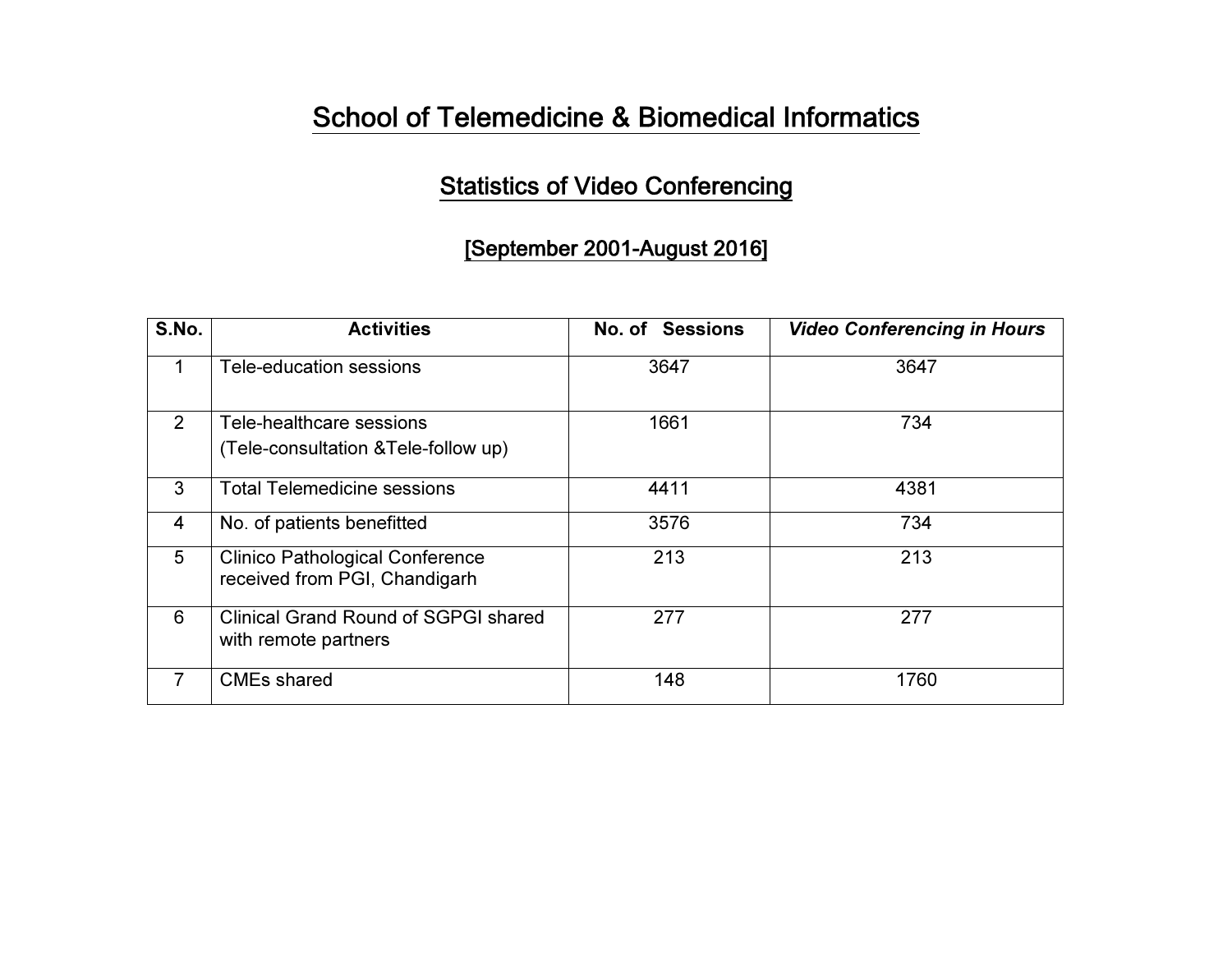# Department wise Session till August 2016

| S.No. | Participating<br><b>Department</b> | <b>Telemedicine Node</b>                                                                                                                                                                                                                                                                                                                                                                                                                                                                                                                                                                                                                                                                                                                                                                                                                                                                               | Year of<br><b>Starting</b> | No. of<br><b>Sessions</b> | <b>Video</b><br>Conferencing<br>in Hours |
|-------|------------------------------------|--------------------------------------------------------------------------------------------------------------------------------------------------------------------------------------------------------------------------------------------------------------------------------------------------------------------------------------------------------------------------------------------------------------------------------------------------------------------------------------------------------------------------------------------------------------------------------------------------------------------------------------------------------------------------------------------------------------------------------------------------------------------------------------------------------------------------------------------------------------------------------------------------------|----------------------------|---------------------------|------------------------------------------|
| 1.    | <b>Endocrine Surgery</b>           | 1.SCB Cuttack<br>2. MKCGMC, Berhampur<br>3. VSS Burla<br>4. Amrita Institute of Medical Sciences and Research Centre,<br>Kochi<br>5. Christian Medical College, Vellore<br>6. District Hospital Raibarely<br>7. Sri Ramachandra University & Hospital (SRMC), Chennai<br>8. Govt. Medical College, Haldwani<br>9. All India Institute of Medical Sciences, Bhopal<br>10. Midnapore Medical College, West Bengal<br>11. Bankura Medical College, West Bengal<br>12. Burdwan Medical College, West Bengal<br>13. Maharishi Markandeshwar Institute of Medical Sciences &<br>Research, Mullana, Ambala<br>14. Capital Hospital Bhubaneswar, Orissa<br>15. District Hqrs. Hospital, Baripada, Odisha<br>16. District Hqrs. Hospital, Kalahandi, Odisha<br>17. District Hqrs. Hospital, Sundargarh, Odisha<br>18. District Hqrs. Hospital, Koraput, Odisha<br>19. District Hqrs. Hospital, Rayagada, Odisha | 2001                       | 369                       | 271                                      |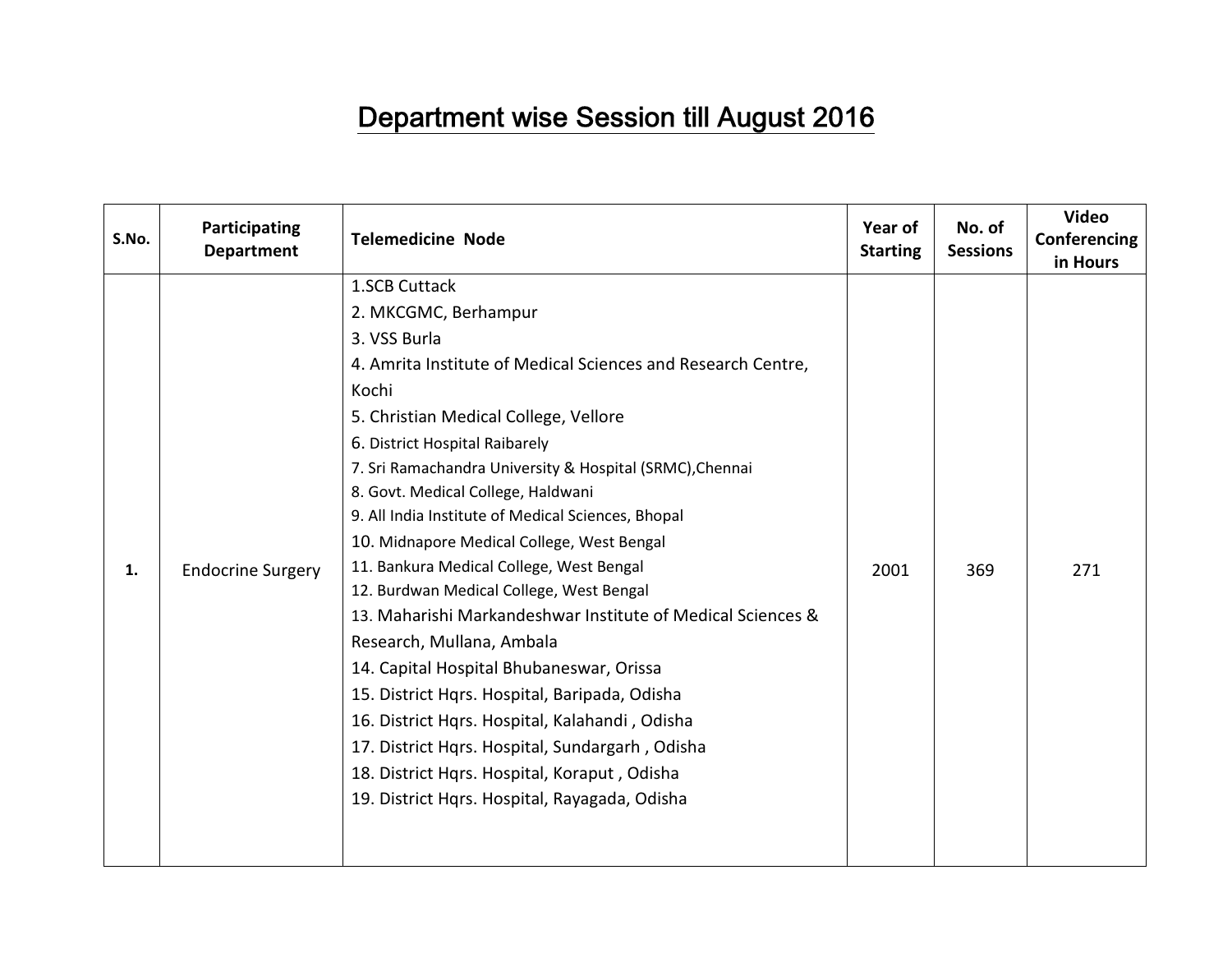| 2. | Surgical<br>Gastroenterology | 1.SCB Cuttack<br>2. Asian Institute of Gastroenterology , Hyderabad<br>3. Jawaharlal Institute of Postgraduate Medical Education & Research,<br>Pondicherry<br>4. District Hospital Raibarely                                                                                                                                                                      | 2002 | 78  | 76  |
|----|------------------------------|--------------------------------------------------------------------------------------------------------------------------------------------------------------------------------------------------------------------------------------------------------------------------------------------------------------------------------------------------------------------|------|-----|-----|
| 3. | Gastroenterology             | 1.SCB Cuttack<br>2. Amrita Institute of Medical Sciences and Research Centre,<br>Kochi<br>3. Based hospital Almora and Srinagar, Uttarakhand<br>4. District Hospital Raibarely<br>5. Shri Vinoba Bhave Civil Hospital, Silvassa<br>6. Midnapore Medical College, West Bengal<br>7. Bankura Medical College, West Bengal<br>8. Burdwan Medical College, West Bengal | 2005 | 145 | 145 |
| 4. | Pathology                    | 1.SCB Cuttack<br>2. MKCGMC, Berhampur<br>3. VSS Burla<br>4. Based hospital Almora and Srinagar, Uttarakhand<br>5. Midnapore Medical College, West Bengal<br>6. Bankura Medical College, West Bengal<br>7. Burdwan Medical College, West Bengal                                                                                                                     | 2001 | 133 | 133 |
| 5. | Radiology                    | 1.SCB Cuttack<br>2. MKCGMC, Berhampur<br>3. VSS Burla<br>4. Based hospital Almora and Srinagar, Uttarakhand<br>5. District Hospital Raibarely<br>6. SHAR Hospital, A.P                                                                                                                                                                                             | 2001 | 134 | 130 |
| 6. | Urology                      | 1.All India Institute of Medical Sciences, New Delhi<br>2. Postgraduate Institute of Medical Education and Research,<br>Chandigarh<br>3. SCB Cuttack<br>4. District Hospital Raibarely                                                                                                                                                                             | 2004 | 37  | 37  |
| 7. | Cardiology                   | 1. District Hospital Raibarely<br>2. Based hospital Almora and Srinagar, Uttarakhand                                                                                                                                                                                                                                                                               | 2003 | 26  | 26  |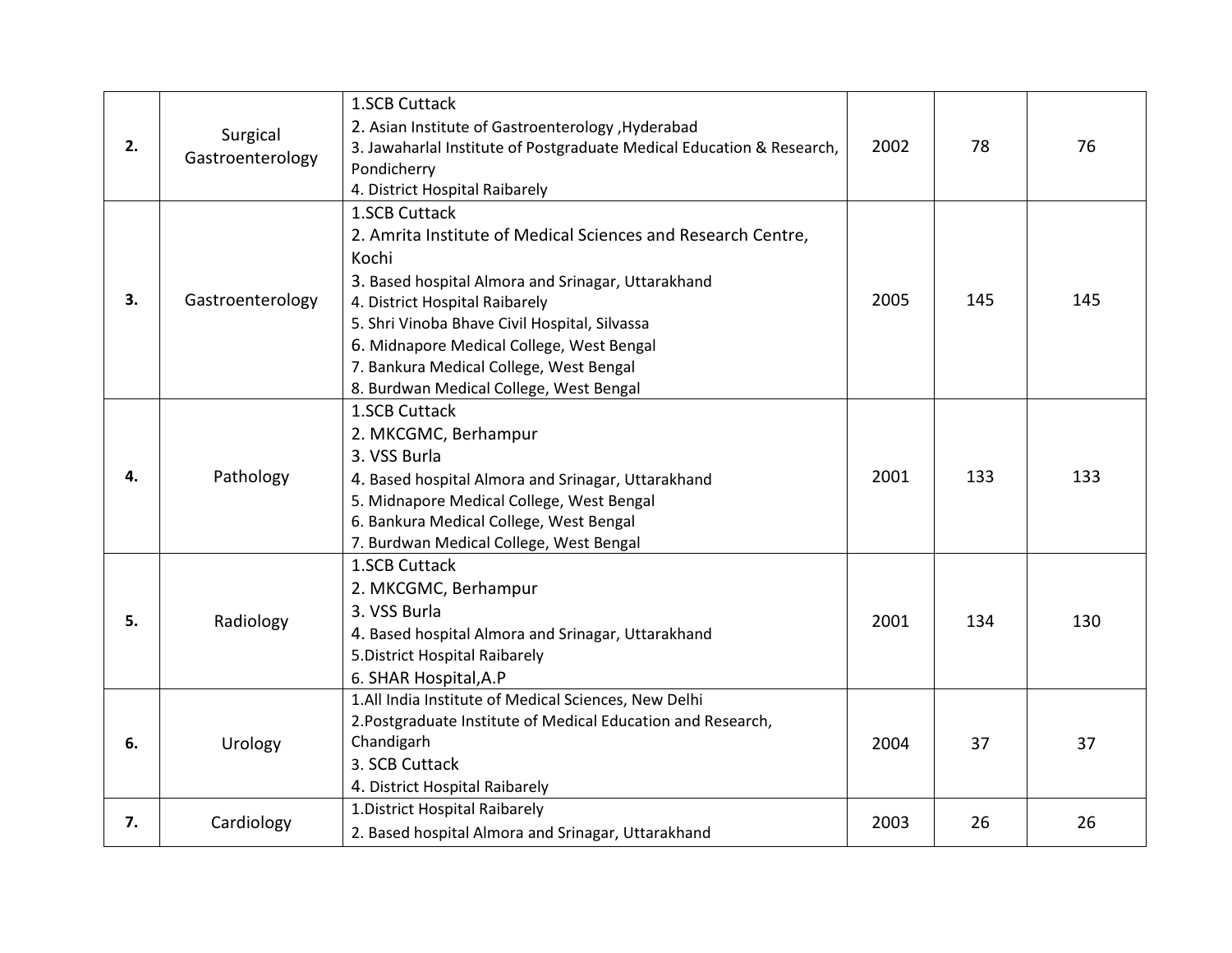| 8.  | Radiotherapy            | 1. King George's Medical University, Lucknow<br>2. Tata Memorial Hospital, Mumbai                                                                                                                                                                                                                                                                                                                                                                                                                                                       | 2007 | 472 | 472 |
|-----|-------------------------|-----------------------------------------------------------------------------------------------------------------------------------------------------------------------------------------------------------------------------------------------------------------------------------------------------------------------------------------------------------------------------------------------------------------------------------------------------------------------------------------------------------------------------------------|------|-----|-----|
| 9.  | Neuro-<br>Ophthalmology | 1. Community Health Center (CHC), Bhachharawan<br>2. District Hospital Raibarely<br>3. Sankar Netralaya Chennai                                                                                                                                                                                                                                                                                                                                                                                                                         | 2011 | 18  | 18  |
| 10. | Genetics                | 1. CMC Vellore<br>2. PGIMER Chandigarh<br>3. CDFD Hyderabad<br>4. National Institute for Research in Reproductive Health (NIRRH)<br>Mumbai<br>5. Narayana Hrudayalay Kolkata<br>6. Narayana Hrudayalay Bangalore<br>7. Sir Gangaram Hospital New Delhi<br>8. AIIMS New Delhi<br>9. Institute of liver and Biliary sciences, Delhi<br>10. Trivandrum Medical College Kerala<br>11. Kasturba Medical College Manipal<br>12 .Mahatma Gandhi Medical College & Hospital, Jaipur<br>13. SCB Cuttack<br>14. MKCGMC, Berhampur<br>15.VSS Burla | 2010 | 73  | 73  |
| 11. | Microbiology            | 1.SCB Cuttack<br>2. MKCGMC, Berhampur<br>3. District Hospital Raibarely<br>4. Midnapore Medical College, West Bengal<br>5. Bankura Medical College, West Bengal<br>6. Burdwan Medical College, West Bengal                                                                                                                                                                                                                                                                                                                              | 2003 | 121 | 121 |
| 12. | Nephrology              | 1. Sri Ramachandra University & Hospital (SRMC), Chennai<br>2. District Hospital Raibarely<br>3. Govt. Medical College, Haldwani<br>4. Based hospital Almora and Srinagar, Uttarakhand<br>5. SCB Cuttack                                                                                                                                                                                                                                                                                                                                | 2008 | 88  | 88  |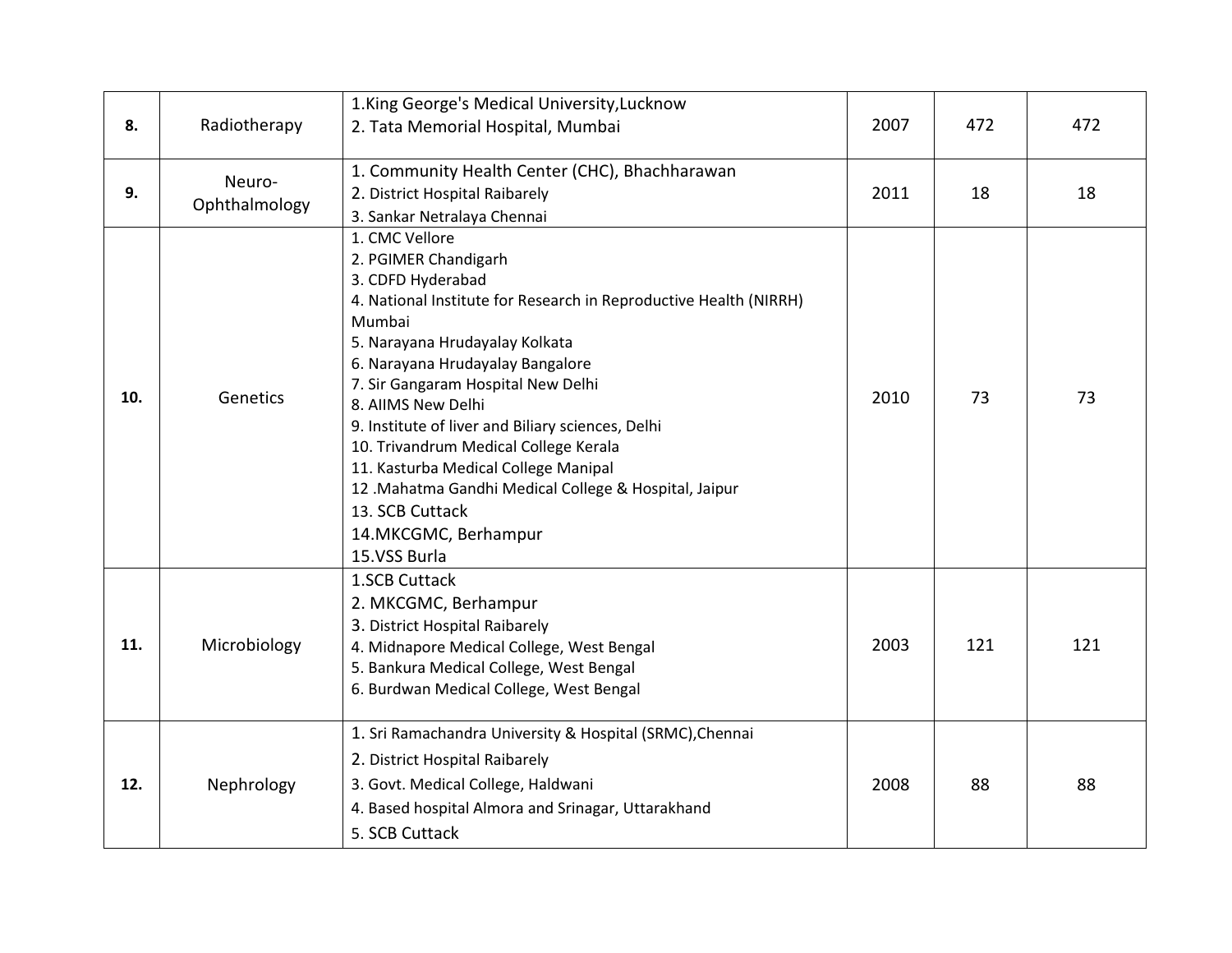| 13. | Neurology                   | 1. SCB Cuttack<br>2. District Hospital Raibarely<br>3. Govt. Medical College, Haldwani<br>4. Jawaharlal Institute of Postgraduate Medical Education & Research,<br>Puducherry<br>5. All India Institute of Medical Sciences, Bhopal<br>6. Regional Institute of Medical Sciences, Imphal | 2001 | 74  | 74  |
|-----|-----------------------------|------------------------------------------------------------------------------------------------------------------------------------------------------------------------------------------------------------------------------------------------------------------------------------------|------|-----|-----|
| 14. | Rheumatology                | 1.SCB Cuttack<br>2. MKCGMC, Berhampur<br>3. VSS Burla<br>4. Christian Medical College, Vellore                                                                                                                                                                                           | 2001 | 300 | 260 |
| 15. | Endomedicine                | 1. Amrita Institute of Medical Sciences and Research Centre,<br>Kochi<br>2. District Hospital Raibarely<br>3. Based hospital Almora and Srinagar, Uttarakhand                                                                                                                            | 2004 | 103 | 103 |
| 16. | <b>Nuclear Medicine</b>     | 1.SCB Cuttack<br>2. MKCGMC, Berhampur<br>3. VSS Burla                                                                                                                                                                                                                                    | 2001 | 158 | 160 |
| 17. | <b>Transfusion Medicine</b> | 1. King Edward Memorial Hospital & Seth Gordhandas Sunderdas<br>Medical College, Mumbai<br>2. Sri Ramachandra University & Hospital (SRMC), Chennai<br>3. Tata Memorial Hospital, Mumbai                                                                                                 | 2013 | 104 | 104 |
| 18. | <b>Nursing</b>              | 1.SCB Cuttack<br>2. MKCGMC, Berhampur<br>3. VSS Burla<br>4. District Hospital Raibarely<br>5. Based hospital Almora and Srinagar, Uttarakhand<br>6. Shri Vinoba Bhave Civil Hospital, Silvassa                                                                                           | 2007 | 105 | 105 |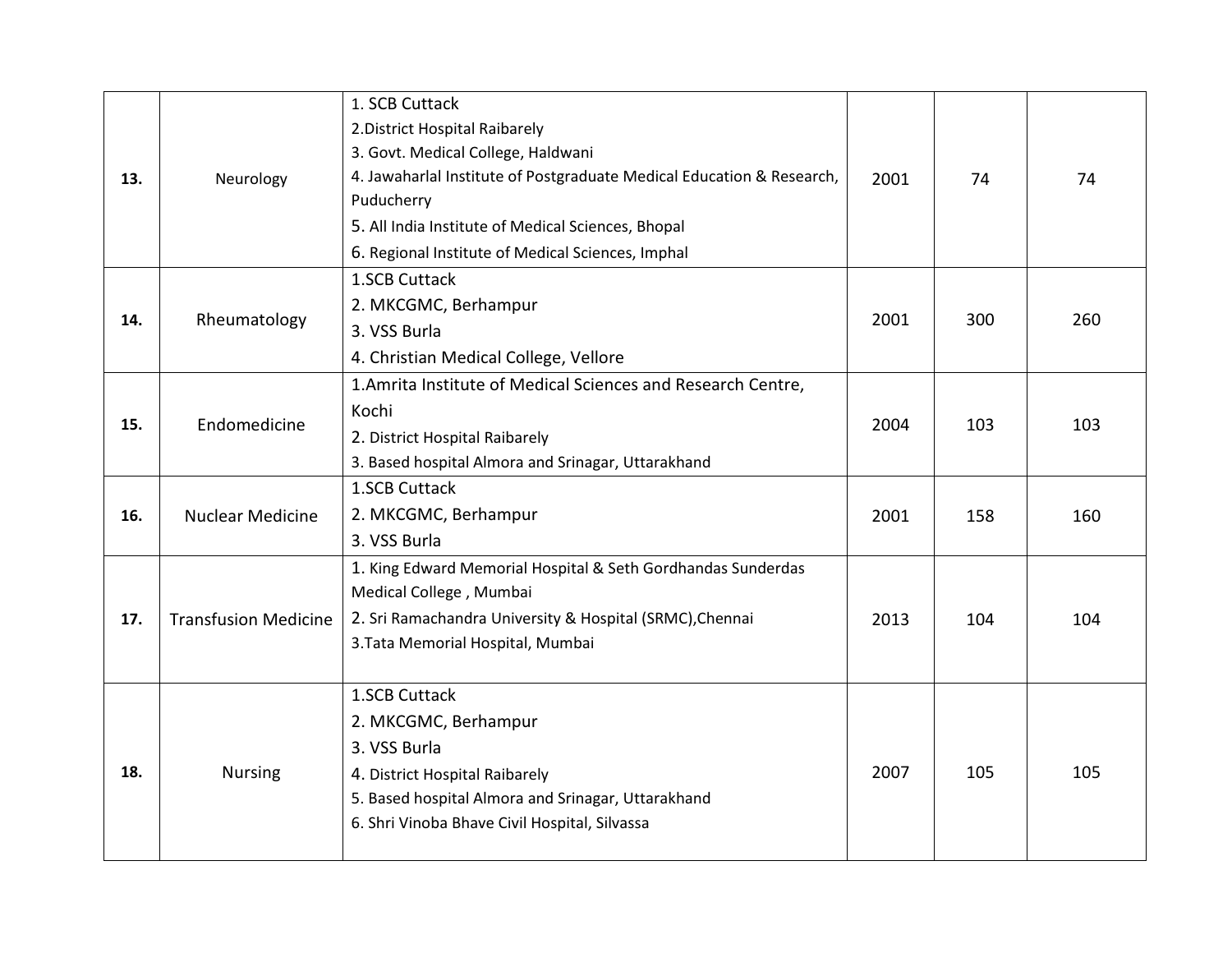| 19. | Lab Technology                     | 1.SCB Cuttack<br>2. MKCGMC, Berhampur<br>3. VSS Burla                                                                                                                                                                                                                                                                                                                                                                                                                                                                                                                                                                                                                                                                                                                                                                                                                                                                                     | 2008 | 23  | 23  |
|-----|------------------------------------|-------------------------------------------------------------------------------------------------------------------------------------------------------------------------------------------------------------------------------------------------------------------------------------------------------------------------------------------------------------------------------------------------------------------------------------------------------------------------------------------------------------------------------------------------------------------------------------------------------------------------------------------------------------------------------------------------------------------------------------------------------------------------------------------------------------------------------------------------------------------------------------------------------------------------------------------|------|-----|-----|
| 20. | <b>Common Grand</b><br>Round (CGR) | 1. Indira Gandhi Medical College, Shimla<br>2. Hindalco Hospital, Renukoot. UP<br>3. Amrita Institute of Medical Sciences and Research Centre,<br>Kochi<br>4. Christian Medical College, Vellore<br>5. SCB Cuttack<br>6. MKCGMC, Berhampur<br>7. Jawaharlal Institute of Postgraduate Medical Education &<br>Research, Puducherry<br>8. All India Institute of Medical Sciences, Bhopal<br>9. Guru Gobind Singh Medical College, Hospital, Faridkot<br>10. Railway Hospital, Izzat Nagar, Bareli<br>11. Sri Ramachandra University & Hospital (SRMC), Chennai<br>12. Govt. Medical College, Haldwani<br>13. Shri Vinoba Bhave Civil Hospital, Silvassa<br>14. Institute of liver and Biliary sciences, Delhi<br>15. Dr Ram Manohar Lohia Institute of Medical Sciences,<br>Lucknow<br>16. University college of Medical Sciences, New Delhi<br>17. Moti Lal Nehru Medical College, Allahabad,<br>18. Burdwan Medical College, West Bengal | 2007 | 277 | 277 |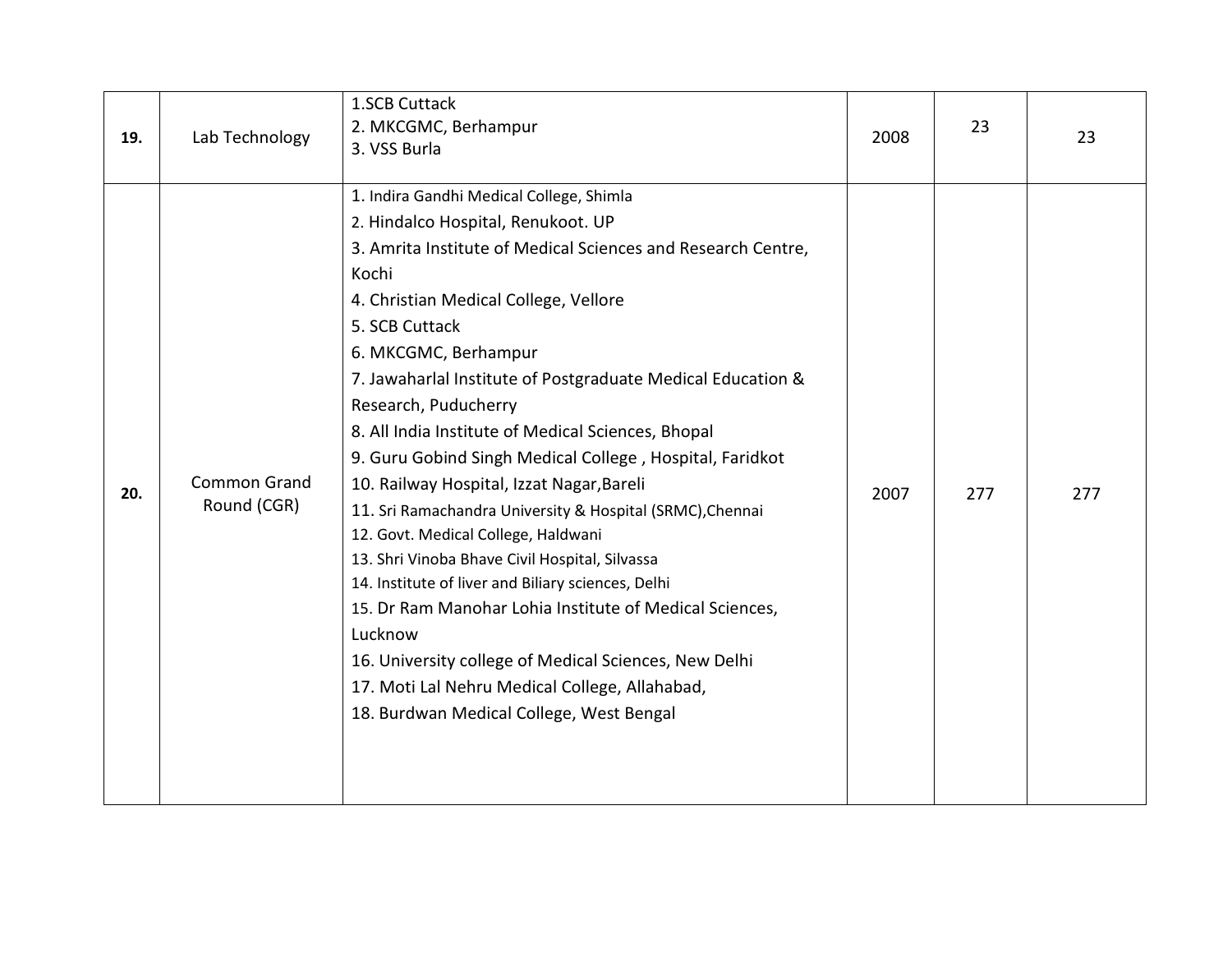#### Number of patients who benefited from Tele-Follow-up till August2016

| S.No. | Name of the Department  | No. of patients | Video Conferencing in Hours |
|-------|-------------------------|-----------------|-----------------------------|
|       | Endo-Surgery            | 315             | 105                         |
|       | <b>Nuclear Medicine</b> | 1565            | 522                         |
|       | Rheumatology            | 82              | ∠                           |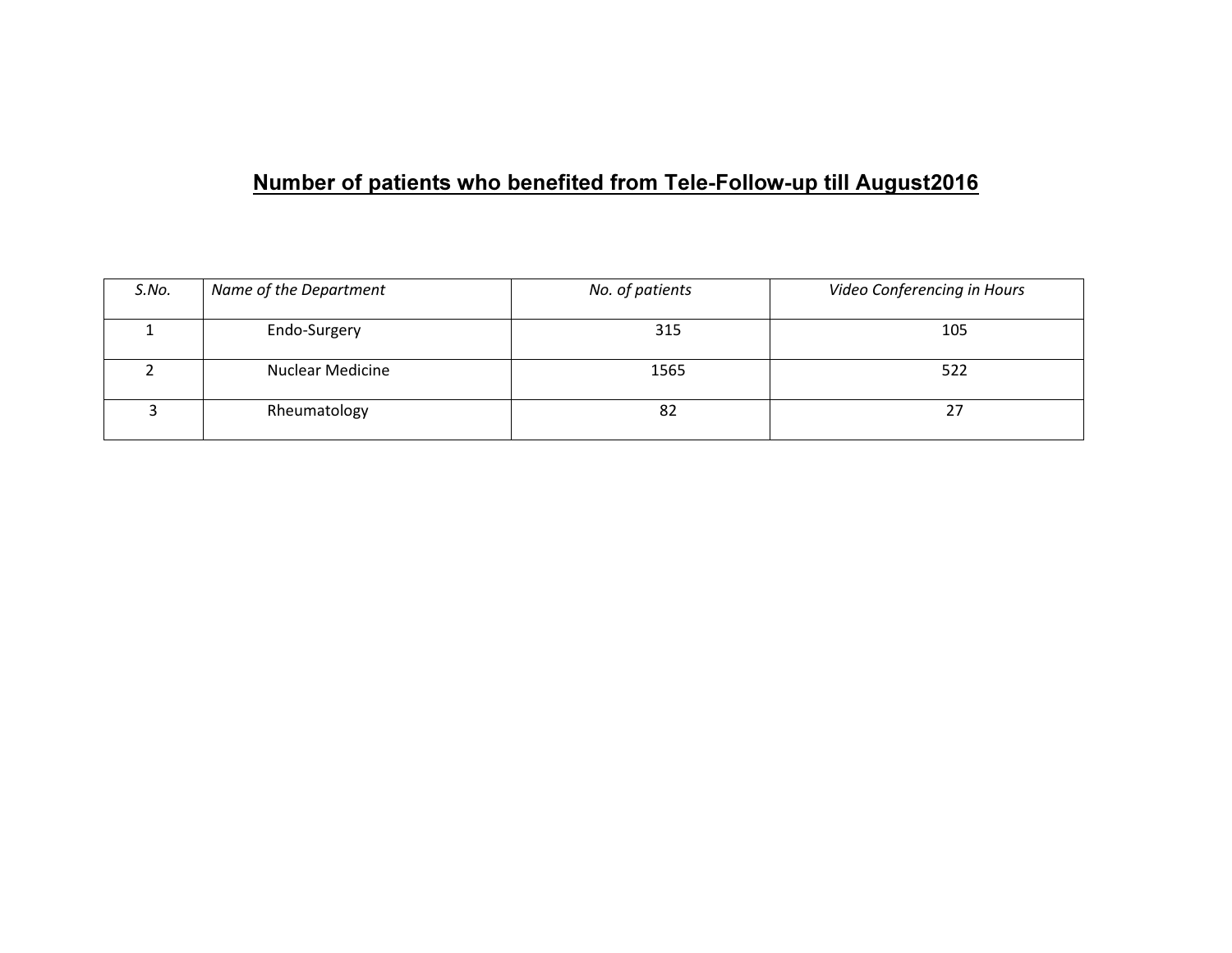#### Specialty wise break up of Tele-Consultation till August.2016

| S.No.           | Name of the Department   | No. of patients | Video Conferencing in Hours |
|-----------------|--------------------------|-----------------|-----------------------------|
| $\mathbf{1}$    | <b>Gastro Surgery</b>    | $\overline{32}$ | 5.33                        |
| $\overline{2}$  | <b>Endocrine Surgery</b> | 91              | 15.17                       |
| $\overline{3}$  | Endocrinology            | 19              | 3.17                        |
| $\overline{4}$  | Rheumatology             | 295             | 49.17                       |
| $\overline{5}$  | <b>Nuclear Medicine</b>  | $\overline{32}$ | 5.33                        |
| $\overline{6}$  | <b>MRH</b>               | $\mathbf{1}$    | 0.17                        |
| $\overline{7}$  | Urology                  | 48              | 8.00                        |
| $\overline{8}$  | Neurology                | 68              | 11.33                       |
| $\overline{9}$  | Nephrology               | $\overline{11}$ | 1.83                        |
| 10              | Radiology                | 267             | 44.50                       |
| $\overline{11}$ | Pathology                | 52              | 8.67                        |
| $\overline{12}$ | Cardiology               | $\overline{55}$ | 9.17                        |
| 13              | <b>Neuro Surgery</b>     | 46              | 7.67                        |
| 14              | <b>Gastro Medicine</b>   | $\overline{29}$ | 4.83                        |
| 15              | Genetics                 | $\overline{7}$  | 1.17                        |
| 16              | Microbiology             | $\overline{23}$ | 3.83                        |
| $\overline{17}$ | Physiotherapy            | $\mathbf{1}$    | 0.17                        |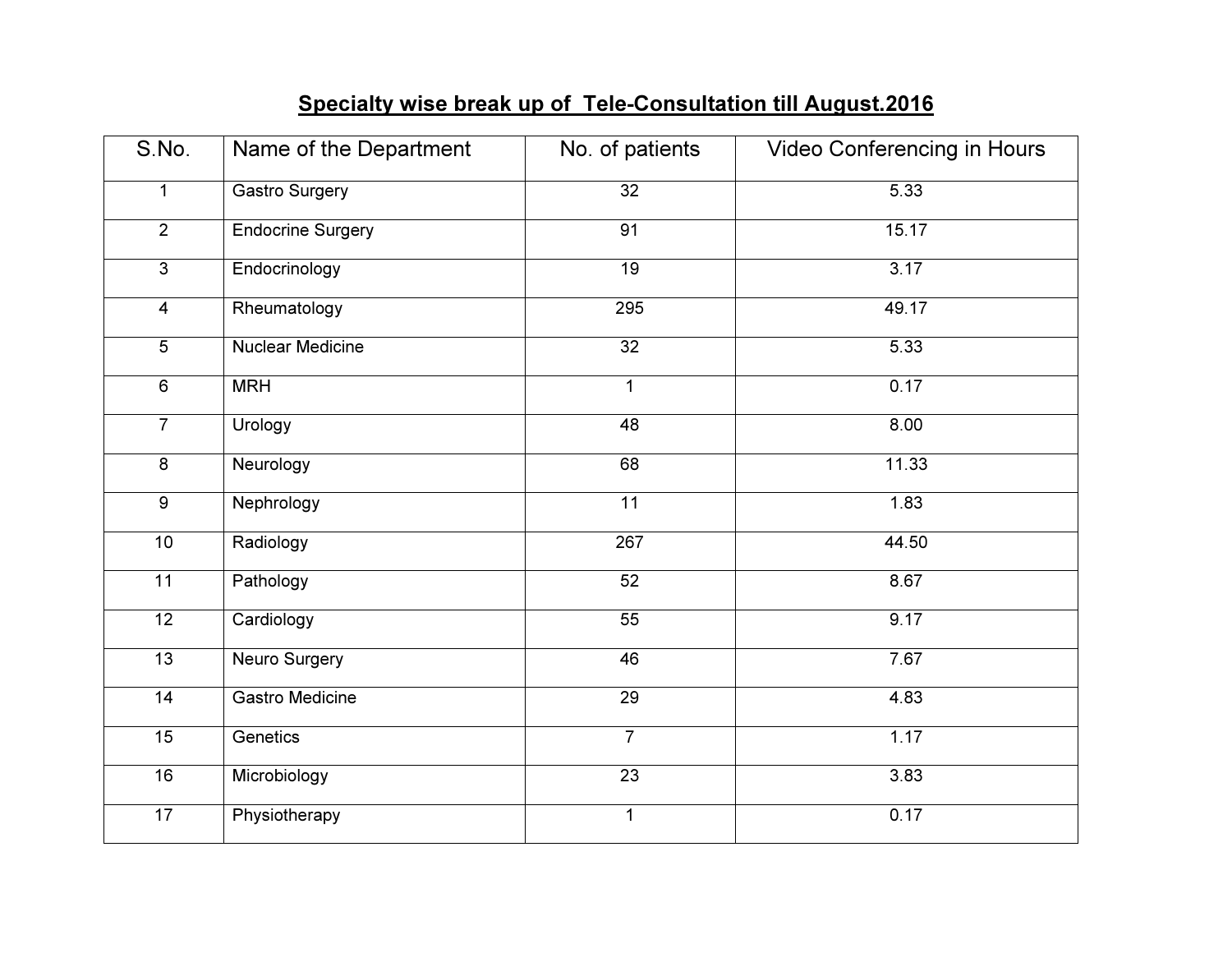## Center wise Session till August 2016

| <b>Center Name</b>                                                                               | <b>Year of Starting</b> | <b>Total No. of</b><br><b>Session</b> | <b>No. of Hours</b> |
|--------------------------------------------------------------------------------------------------|-------------------------|---------------------------------------|---------------------|
| Amrita Institutue of Medical Sciences, Kochi                                                     | 2004                    | 268                                   | 268                 |
| Christian Medical College, Vellore                                                               | 2006                    | 261                                   | 261                 |
| <b>ODISHA Telemedicine Network</b>                                                               | 2001                    | 1196                                  | 1026                |
| Dist. Hospital, Raebareli                                                                        | 2006                    | 436                                   | 436                 |
| Regional Institute of Medical Sciences, Imphal                                                   | 2008                    | 5                                     | 5                   |
| Sri Ramachandra Medical College, Chennai                                                         | 2008                    | 52                                    | 52                  |
| THREE INSTITUTE ( PGIMER Chandigarh & AIIMS New<br>Delhi, SGPGIMS, Lucknow)                      | 2005                    | 28                                    | 28                  |
| <b>UTTARANCHAL Telemedicine Network</b>                                                          | 2004                    | 322                                   | 322                 |
| <b>AIIMS NEW DELHI</b>                                                                           | 2005                    | $\overline{2}$                        | 2                   |
| Asian Institute of Gastroenterology, Hyderabad                                                   | 2012                    | 34                                    | 34                  |
| Government Medical College, Haldwani                                                             | 2012                    | 19                                    | 19                  |
| King Edward Memorial Hospital and Seth Gordhandas<br>Sunderdas Medical College, Mumbai           | 2013                    | 112                                   | 112                 |
| Shri Vinoba Bhave Civil Hospital, Silvassa (Indian Union<br>Territory of Dadra and Nagar Haveli) | 2013                    | 34                                    | 28                  |
| Jawaharlal Institute of Postgraduate Medical Education and<br>Research, Puducherry               | 2014                    | 8                                     | 8                   |
| <b>West Bengal Telemedicine Network</b>                                                          | 2014                    | 51                                    | 47                  |
| Mahatma Gandhi Medical College & Hospital, Jaipur                                                | 2015                    | 20                                    | 20                  |
| Maharishi Markandeshwar Institute of Medical Sciences &<br>Research, Mullana, Ambala             | 2014                    | 12                                    | 12                  |
| King George's Medical University (KGMC), Lucknow                                                 | 2006                    | 120                                   | 120                 |